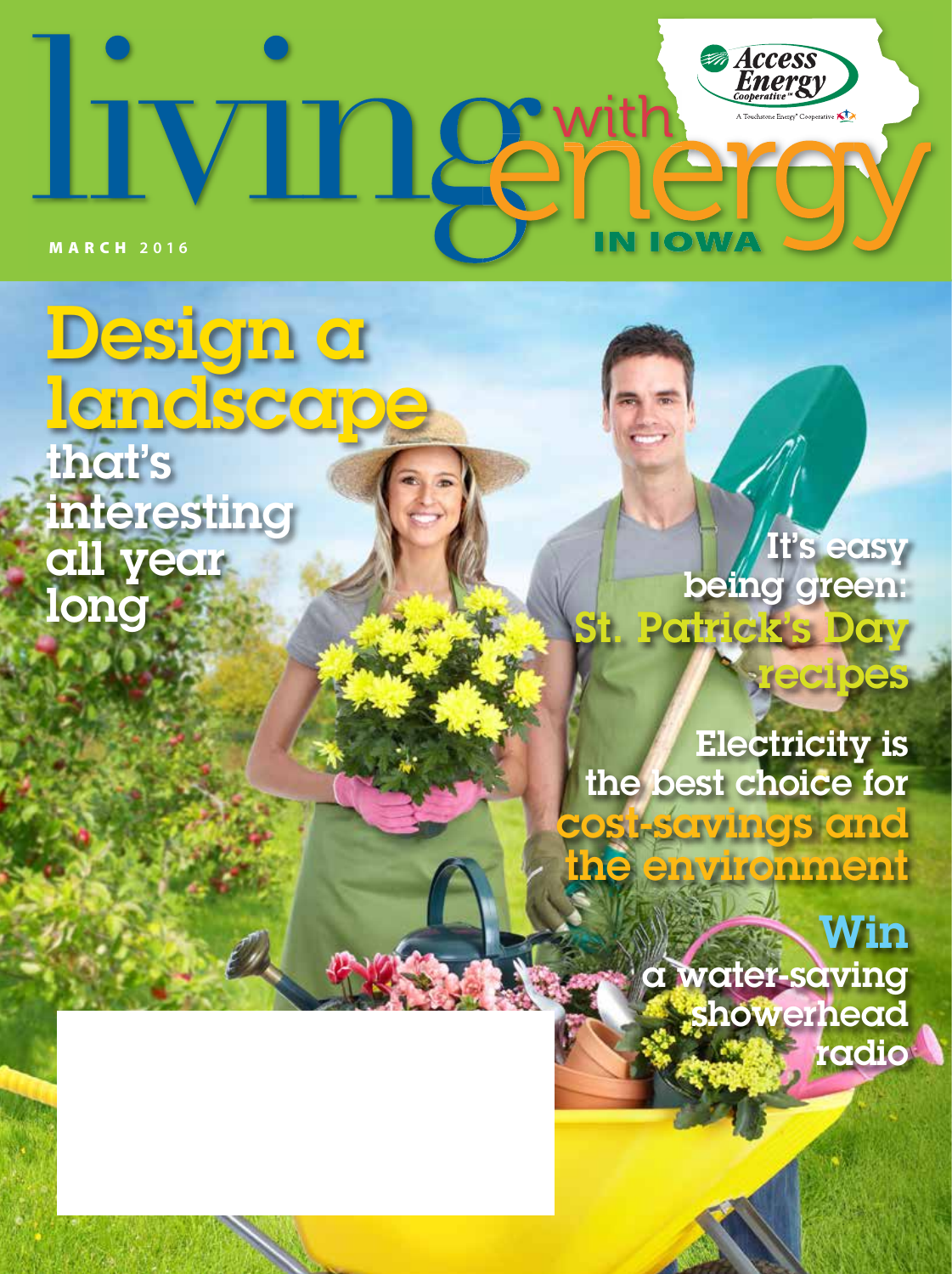### Check these pages every month for the latest news from



### Operations Update

## Congratulations to our new journeymen linemen*!*



**Two members of the Access Energy Cooperative line crew recently obtained their official Journeyman Lineman classification. Congratulations to Cole Hetzler** *(left)* **and Colton Stephens!**



*Access Energy Cooperative is dedicated to exceeding members' expectations for safe, reliable and efficient service, while being a good citizen in our communities.*

**Office:** Access Energy Cooperative 1800 W. Washington St., P.O. Box 440 Mount Pleasant, Iowa 52641 **Phone:** 319-385-1577 or 866-242-4232 **Fax:** 319-385-6873 **Call Before You Dig (Iowa One Call):** 800-292-8989 **Website:** www.accessenergycoop.com **Facebook:** facebook.com/AccessEnergyCoop **Twitter:** twitter.com/AccessEnergyC **E-mail:** contactus@accessenergycoop.com **Office Hours:** Monday-Friday, 7:30 a.m.-4 p.m. Closed Saturday, Sunday and holidays

**After Hours and Report Outages:** 319-385-1580 or 800-452-7819

Payments can be placed in dropbox under flag pole. Visa and MasterCard accepted.

#### **General Manager/CEO:** Kevin Wheeler **Editor:** Kimberly Davis **Assistant Editor:** Cherity Wibben **Officers and Directors:** Jerry Barker District 2 President

| JULI V DULNUL       | $\sim$     | 1.13311111     |
|---------------------|------------|----------------|
| Fred Hickenbottom   | District 1 | Vice President |
| Joseph Heckethorn   | District 1 | Secretary      |
| Marvin Newton       | District 3 | Treasurer      |
| David Hollingsworth | District 1 | Director       |
| Larry White         | District 2 | Director       |
| Ronald Campbell     | District 2 | Director       |
| Marvin Holtkamp     | District 3 | Director       |
| Victor Pierrot      | District 3 | Director       |
|                     |            |                |

#### Money Matters

# Take control of your electric account with SmartHub

You may have heard about SmartHub, Access Energy Cooperative's **innovative** new **tool** for account management, but do you know what it can do for you? Smart-Hub will help you take control of your energy use and your Access Energy Cooperative account like **never** before.

This new program has several features that make managing your account as easy

as possible. Through the web or your smartphone or tablet, you can pay your bill, **view** your electricity use, contact customer service and much more.

You also can view your billing history and make a payment with the new app. You can see your current and previous bills to help you compare costs, and you can see how your use is trending over time – which can help you take steps to reduce your consumption and lower your **bill**.

The first time you make a payment you can securely **store** your payment information, making

### In the News

# **National** Lineman Appreciation Day is April 11

In 2015, America's electric cooperatives designated the second Monday of April every year as National Lineman Appreciation Day, to honor the hardworking men and women who often operate in challenging conditions to keep your lights on.

Electric cooperative linemen don't often receive the recognition they



future transactions fast and easy. Stay connected with us through the news feed, and you'll get the latest news, updates and more from Access Energy Cooperative – all without leaving the app or the web page.

Access your account in a whole new and easy way by visiting www.accessenergycoop.com or by downloading the SmartHub app on your mobile device through the Apple App Store (iPhone or iPad) or Google Play Marketplace (Android phone or tablet) – then choosing Access Energy Cooperative. *≢* 



deserve. They work all hours of the day, often in hazardous conditions far from their families, going above and beyond to restore power to their communities.

If you see a line worker in the Access Energy Cooperative office or around your area, please take a moment to say thanks. You also can leave a Twitter message at #ThankaLineman.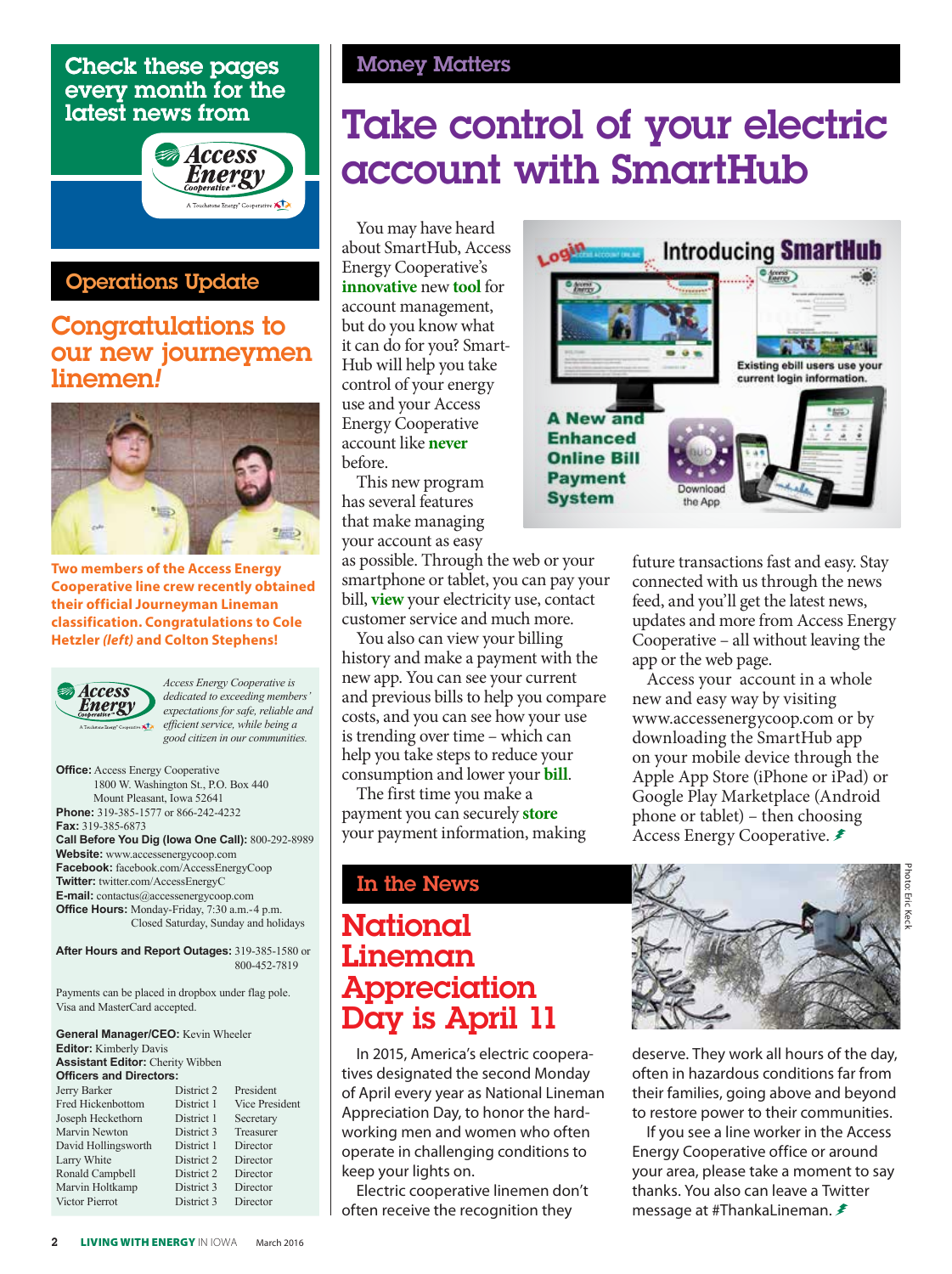# New rates will go into effect April 1

#### **BY KEVIN WHEELER**

On April 1, 2016, Access Energy Cooperative will implement our first **rate** adjustment since 2009. We place a

strong emphasis on providing you, our member-owner, with exceptional service to meet your energy **needs**. As a not-for-profit electric utility, the price of electricity is based on the cost of operating your cooperative and delivering to you safe, reliable, and efficient electric

service, while remaining a good citizen in our communities.

While virtually all aspects of today's cost of living continue to **rise**, we only consider an adjustment when we really need to. To maintain the quality, reliability and integrity of the services we provide, it's necessary for us to adjust our pricing structure.

Several factors, many of which we have limited or no control over, are driving this rate increase. The main driver stems from the increase in the cost of the power we purchase from



Northeast Missouri Electric Power Cooperative, which is generated by Associated Electric Cooperative

> Inc. Purchased power is 60 percent of our total expenses. Costs continue to increase for our power supplier, due to things such as environmental compliance, contracted wind and hydro purchase prices, increased plant operations and fixed costs, and high-voltage

transmission costs.

In addition to the increased cost of power, there are internal factors driving increases in our costs that include, but definitely are not limited to, capital expenses we **invest** in order to maintain system reliability and internal operating costs. We, the board, management and employees of Access Energy Cooperative, pride ourselves on being responsible stewards of your resources, and we do everything within our power to control costs. While there are factors over which we have

| Here's a list of rate changes by Customer Class |                                       |            |                                  |                                      |  |  |  |
|-------------------------------------------------|---------------------------------------|------------|----------------------------------|--------------------------------------|--|--|--|
| <b>Customer Class</b>                           | <b>Current</b><br><b>Monthly Rate</b> | + Increase | $' = New$<br><b>Monthly Rate</b> | <b>Percentage</b><br><b>Increase</b> |  |  |  |
| Single Phase                                    | \$128.53                              | \$13.46    | \$141.99                         | 10.47%                               |  |  |  |
| <b>Small Commercial</b>                         | \$270.78                              | \$27.26    | \$298.04                         | 10.07%                               |  |  |  |
| Large Commercial                                | \$2,446.94                            | \$212.90   | \$2,659.84                       | 8.70%                                |  |  |  |
| <b>Large Power</b>                              | \$18,030.63                           | \$1,317.38 | \$19,348.01                      | 7.31%                                |  |  |  |

#### **As a residential member, how much will my bill change?**

The cost of service study completed in October 2015 ensures that all members pay their fair share. Based on the rate classification and consumption, the impact will vary. Using an *average* annual consumption, a *residential* member will see the following increase.

| <b>Monthly KWH</b> | <b>Present Rate</b> | <b>New Rate</b> | Percentage |
|--------------------|---------------------|-----------------|------------|
| 100                | 38.04               | 41.99           | 10.38      |
| 250                | 51.60               | 56.98           | 10.42      |
| 500                | 74.20               | 81.95           | 10.44      |
| 750                | 96.80               | 106.93          | 10.46      |
| 1000               | 119.40              | 131.90          | 10.47      |
| 1250               | 142.00              | 156.88          | 10.48      |
| 2000               | 209.80              | 231.80          | 10.49      |

*Note:* Area lighting will increase on average 7 percent.

limited or no control, such as Mother **Nature** and regulatory compliance, we constantly look for ways to do what we can to limit cost increases.

It's important to note we have many cost-effective energy efficiency programs, rebates and services available to help you control your costs and energy use as well. This helps you exercise control over the amount of your electric bill.

If you have any questions or concerns regarding the implementation of this rate increase – or regarding the programs we have available to help you manage your energy usage – we encourage you to call our offices at 319-385-1577 or 866-242-4232.

Kevin Wheeler is the new general manager/CEO of Access Energy Cooperative.

# Open House March 22, 2016 3-7 p.m.

#### **Meet Kevin Wheeler, the new general manager/CEO of Access Energy Cooperative!**

Access Energy Cooperative office 1800 West Washington Street Mt. Pleasant

### Editor's Choice Contest

# Win a water-saving showerhead radio*!*

The Moxie showerhead from Kohler lets you stream your favorite music, news or talk radio into the shower with you. A portable



speaker securely docks into the fullcoverage showerhead and pops out for recharging. Prices start around \$200; get more details at www.us.kohler.com/us.

Go to the *Living with Energy in Iowa* website at www.livingwithenergyiniowa. com by March 31, 2016, to enter.  $\hat{\mathcal{F}}$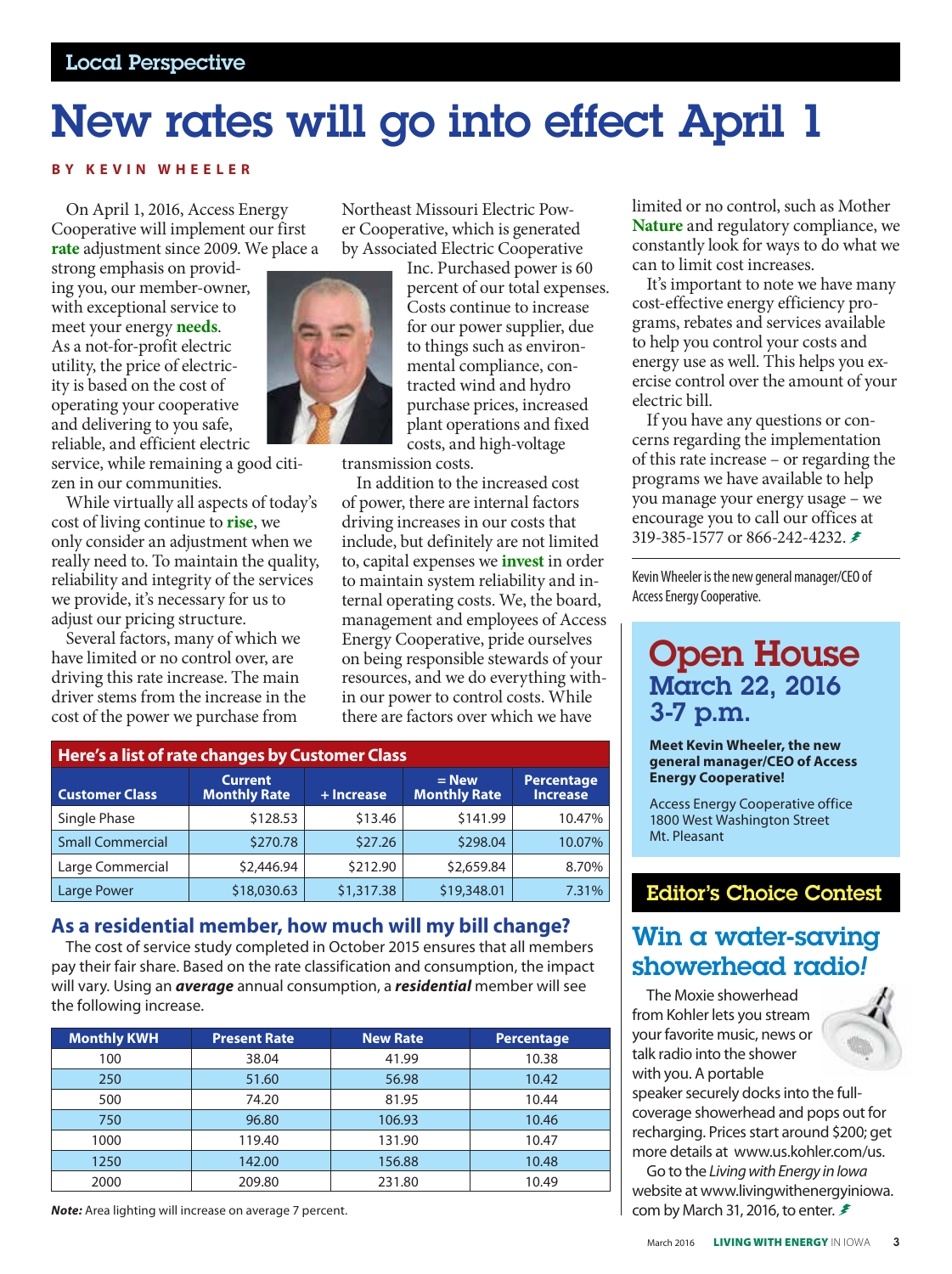#### Check these pages every month for the latest news from





Earth Day is April 22. Give back to the environment by planting a deciduous tree near your home. Deciduous trees lose their **leaves** during the fall, allowing sunlight to warm your home. The extra shade during summer months will keep your **room** cooler and give your air-conditioning a much-needed break.



Home School Satety Demo **Access Energy Cooperative** 1800 West Washington St., Mt. Pleasant April 5 @ 9 a.m. RSVP by calling 866.242.4232

Annual Photo Contest deadline to win \$50: March 31, 2016



## Legislative Action

# Access Energy Co-op discusses important issues at Iowa Capitol

Access Energy Cooperative thanks each of our legislators at the Capitol for meeting with our board, manager and staff last month and visiting with us about legislative **issues** that concern the members of the cooperative. Shown here were visits with Rep. Dave Heaton *(top)* and Sen. Kevin Kinney. We also appreciated having discussions with Reps. Curt Hanson, Jarad Klein, Jerry Kearns, Mary Gaskill and Tom Sands; and Sens. Rich Taylor, Mark Chelgren and Thomas Courtney. *≸* 





## Just for Kids

# New general manager talks with students about energy

General manager/CEO Kevin Wheeler – along with Kim Davis, Alan Raymer and Gary Stevens from the Access Energy Cooperative member services department – spent the day with Mt. Pleasant middle school students talking about generation of electricity, renewable energy and ways the kids can help our environment by saving energy. The presentations were accompanied by an exhibit of a blower door test and thermal imaging, as well as a jeopardy game where students summed up the information they learned.  $\blacktriangleright$